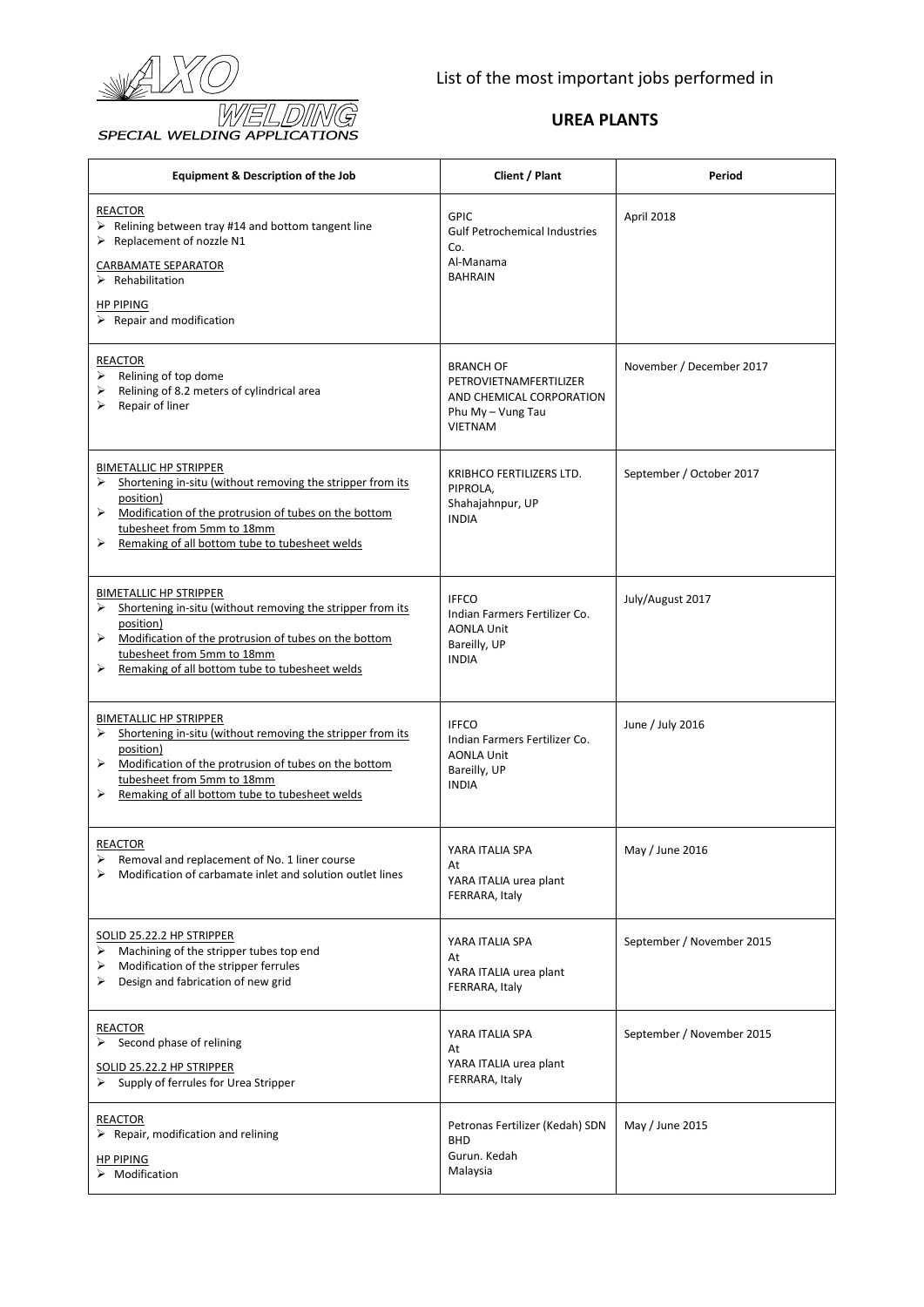

| <b>Equipment &amp; Description of the Job</b>                                                                                                                                                       | Client / Plant                                                                                                                          | Period                   |
|-----------------------------------------------------------------------------------------------------------------------------------------------------------------------------------------------------|-----------------------------------------------------------------------------------------------------------------------------------------|--------------------------|
| <b>REACTOR</b><br>$\triangleright$ Relining of 10.6m of cylindrical area.<br>CARBAMATE SEPARATOR<br>$\triangleright$ Rehabilitation<br><b>HP PIPING</b><br>$\triangleright$ Repair and modification | <b>GPIC</b><br><b>Gulf Petrochemical Industries</b><br>Co.<br>Al-Manama<br><b>BAHRAIN</b>                                               | April 2015               |
| <b>REACTOR</b><br>Repair of titanium liner                                                                                                                                                          | CHITTAGONG UREA FERTILIZER<br>LTD.<br>Chittagong, Bangladesh.                                                                           | November / December 2014 |
| <b>REACTOR</b><br>Urea Reactor R501-2:<br>Replacement of all tray supports<br>Installation of new trays<br>Repair of liner welds<br>Relining of top dome                                            | STATE COMPANY OF<br>SOUTHERN FERTILIZERS - SCF<br>Khor Al Zubair<br><b>IRAQ</b>                                                         | September / October 2014 |
| REACTOR<br>Second phase of relining - relining of lower half and bottom<br>dome.                                                                                                                    | <b>Bangladesh Chemical</b><br><b>Industries Corporation</b><br>At<br>Jamuna Fertilizer Company LTD<br>Tarakandi, Jamalpur<br>BANGLADESH | June / July 2014         |
| <b>REACTOR</b><br>Urea Reactor R501-1:<br>Replacement of all tray supports<br>Installation of new trays<br>Repair of liner welds<br>Relining of top dome                                            | STATE COMPANY OF<br>SOUTHERN FERTILIZERS - SCF<br>Khor Al Zubair<br><b>IRAQ</b>                                                         | May 2014                 |
| SOLID 25.22.2 HP STRIPPER<br><b>Emergency repair</b>                                                                                                                                                | Koch Fertilizer Canada, ULC.<br>Brandon (MB)<br>CANADA                                                                                  | December 2013            |
| CARBAMATE CONDENSER<br>Emergency repair                                                                                                                                                             | Petronas Chemical Fertilizer<br>(Kedah) SDN BHD<br>Gurun. Kedah<br>Malaysia                                                             | October 2013             |
| <b>TITANIUM HP STRIPPER</b><br>Replacement of top channel of titanium HP Urea Stripper<br>Modification of HP piping                                                                                 | <b>SABIC Saudi Basic Industries</b><br>Co.<br>At:<br>SAFCO Ibn Al Baytar Plant<br>Al Jubail<br>KINGDOM OF SAUDI ARABIA                  | April 2013               |
| <b>REACTOR</b><br>Relining of 10.6m of reactor cylindrical area.<br>Replacement of reactor-o-stripper and carbamate separator-to-<br>reactor HP pipe line                                           | <b>GPIC</b><br><b>Gulf Petrochemical Industries</b><br>Co.<br>Al-Manama<br><b>BAHRAIN</b>                                               | November 2012            |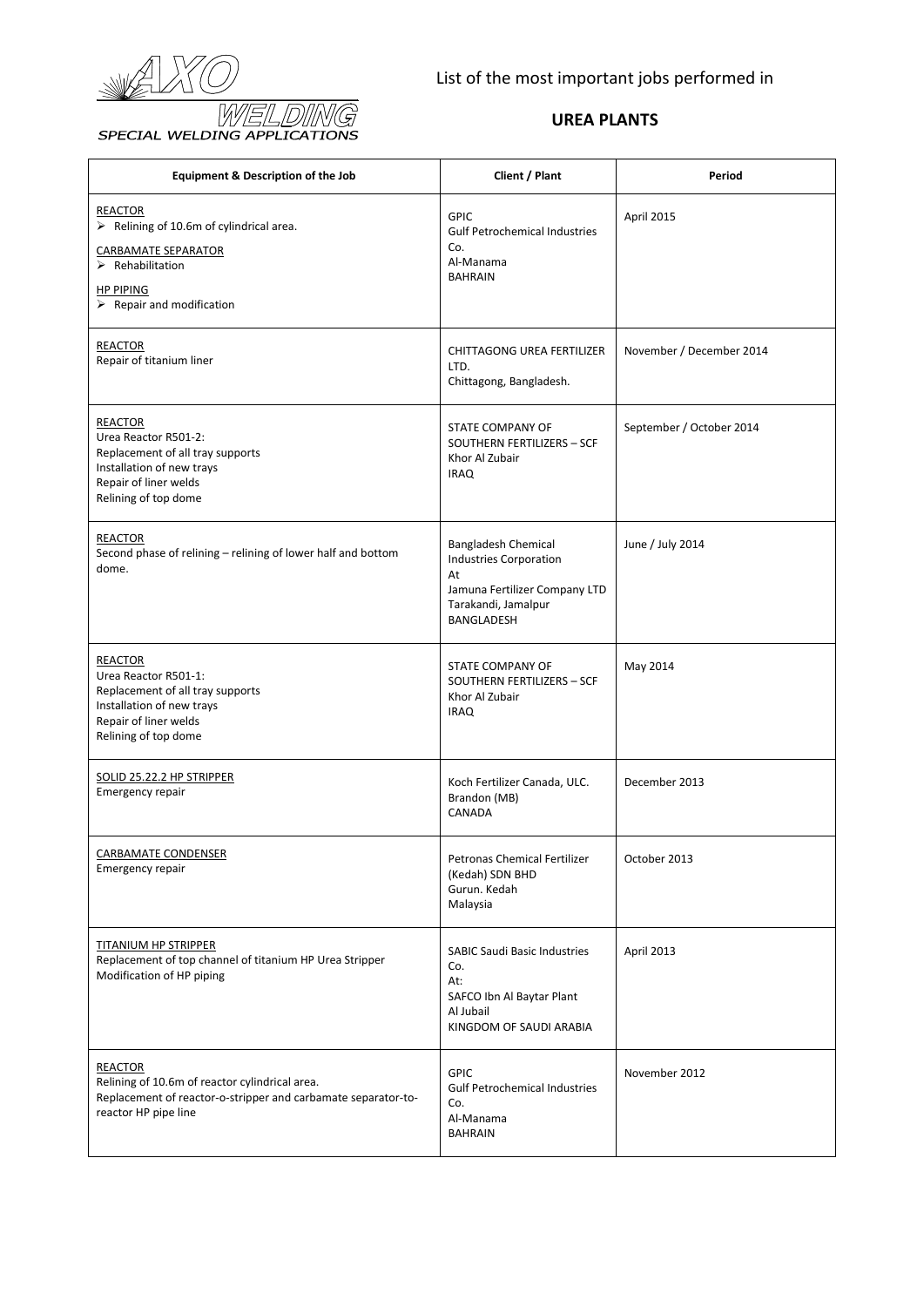

| <b>Equipment &amp; Description of the Job</b>                                                                                                                                               | Client / Plant                                                                                                                          | Period                  |
|---------------------------------------------------------------------------------------------------------------------------------------------------------------------------------------------|-----------------------------------------------------------------------------------------------------------------------------------------|-------------------------|
| <b>REACTOR</b><br>Relining of 8m of urea reactor cylindrical area and modification of<br>urea high pressure piping.                                                                         | Petronas Fertilizer (Kedah) SDN<br><b>BHD</b><br>Gurun. Kedah<br>Malaysia                                                               | September 2012          |
| <b>TITANIUM HP STRIPPER</b><br>Emergency repair of Urea Stripper titanium liner                                                                                                             | <b>SABIC Saudi Basic Industries</b><br>Co.<br>At:<br>SAFCO Ibn Al Baytar Plant<br>Al Jubail<br>KINGDOM OF SAUDI ARABIA                  | January / February 2012 |
| <b>REACTOR</b><br>Relining of urea reactor top dome and 8m of cylindrical portion                                                                                                           | YARA ITALIA SPA<br>At<br>YARA ITALIA urea plant<br>FERRARA, Italy                                                                       | May / June 2011         |
| TITANIUM HP STRIPPER<br>Relining of titanium stripper top channel                                                                                                                           | <b>SABIC Saudi Basic Industries</b><br>Co.<br>At:<br>SAFCO Ibn Al Baytar Plant<br>Al Jubail<br>KINGDOM OF SAUDI ARABIA                  | April / May 2011        |
| <b>REACTOR</b><br>Replacement of top manway liner and gasket seating ring                                                                                                                   | <b>SABIC Saudi Basic Industries</b><br>Co.<br>At:<br>SAFCO Ibn Al Baytar Plant<br>Al Jubail<br>KINGDOM OF SAUDI ARABIA                  | April 2011              |
| <b>ZIRCONIUM HP STRIPPER</b><br>Inspection and repair of zirconium urea stripper.                                                                                                           | <b>PROFERTIL</b><br>Bahia Blanca<br><b>ARGENTINA</b>                                                                                    | September<br>2010       |
| <b>REACTOR</b><br>Relining of Urea Total Recycle Secondary Reactor.                                                                                                                         | Koch Fertilizer Canada, ULC.<br>Brandon (MB)<br>CANADA                                                                                  | June / July 2010        |
| <b>REACTOR</b><br>Relining of top dome and of 22.5 meters of the cylindrical<br>$\bullet$<br>portion of Urea Reactor.<br>Supply of bolts, nuts and washers for Urea Reactor sieve<br>trays. | <b>Bangladesh Chemical</b><br><b>Industries Corporation</b><br>At<br>Jamuna Fertilizer Company LTD<br>Tarakandi, Jamalpur<br>BANGLADESH | April / May 2010        |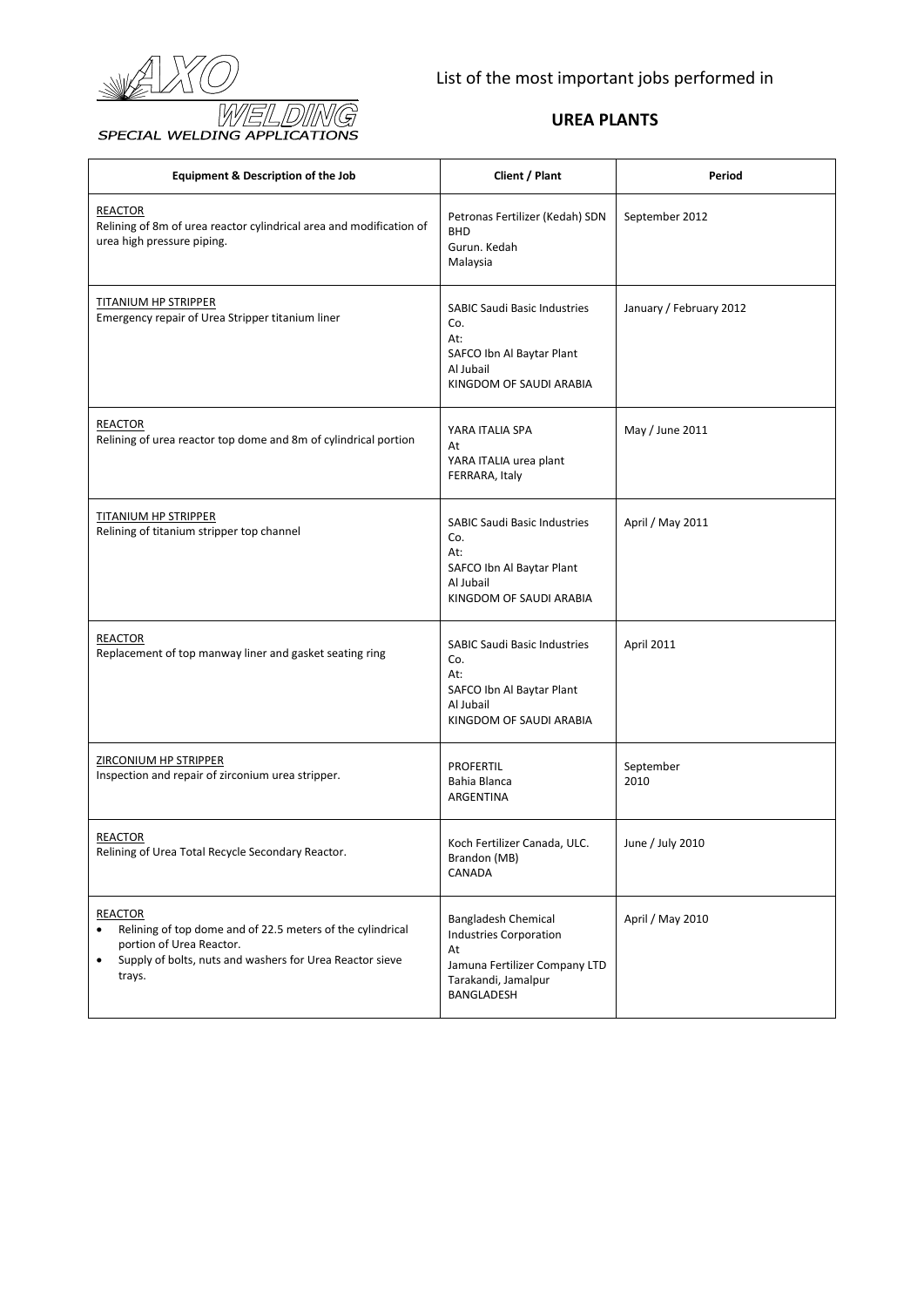

| <b>Equipment &amp; Description of the Job</b>                                                                                                                                                                                                                                                                                                                                                                                       | Client / Plant                                                                                                         | Period                          |
|-------------------------------------------------------------------------------------------------------------------------------------------------------------------------------------------------------------------------------------------------------------------------------------------------------------------------------------------------------------------------------------------------------------------------------------|------------------------------------------------------------------------------------------------------------------------|---------------------------------|
| <b>REACTOR</b><br>Relining of the area included between tray #1 and tray #5.<br>Repair of liner welds.<br><b>HP PIPING</b><br>Modification of high pressure piping for the installation of a<br>new stripper.<br><b>BIMETALLIC HP STRIPPER</b><br>Repair of the tube-to-tubesheet welds and the channel liner<br>of the existing bimetallic stripper                                                                                | <b>GPIC</b><br><b>Gulf Petrochemical Industries</b><br>Co.<br>Al-Manama<br><b>BAHRAIN</b>                              | February / March 2010           |
| TITANIUM HP STRIPPER<br>Repair of titanium stripper and replacement of cover strips.                                                                                                                                                                                                                                                                                                                                                | Chongqing Jiangfeng Chemical<br>Co., LTD.<br>Baitao Town, Fuling District,<br>Chongqing<br><b>CHINA</b>                | November 2009                   |
| <b>REACTOR</b><br>Supply and installation of top hoist.<br>Repair of Urea Reactor liner welds.<br>Supply and installation of No. 5 new sieve trays for.<br>$\bullet$<br>Supply of material for overflow pipe.<br>$\bullet$                                                                                                                                                                                                          | Petronas Fertilizer (Kedah) SDN<br><b>BHD</b><br>Gurun. Kedah<br>Malaysia                                              | August 2009                     |
| <b>REACTOR</b><br>Emergency repair of the liner welds.                                                                                                                                                                                                                                                                                                                                                                              | Petronas Fertilizer (Kedah) SDN<br><b>BHD</b><br>Gurun. Kedah<br>Malaysia                                              | December 2007 /<br>January 2008 |
| <b>REACTOR</b><br>Replacement of the gasket seating ring on the Urea Reactor<br>manhole flange.<br>Relining of the top dome and 1.5 meters of the cylindrical<br>$\bullet$<br>portion of Urea Reactor.<br>Repair of Urea Reactor liner welds.<br>$\bullet$<br>Supply and installation of No. 9 new sieve trays for Urea<br>٠<br>Reactor.<br><b>BIMETALLIC HP STRIPPER</b><br>Repair of bimetallic stripper tube-to-tubesheet welds. | <b>GPIC</b><br><b>Gulf Petrochemical Industries</b><br>Co.<br>Al-Manama<br><b>BAHRAIN</b>                              | November 2007                   |
| <b>REACTOR</b><br>Relining of 7.5 meters of the cylindrical portion of Urea<br>٠<br>Reactor (between tray #5 and tray #9).<br>Supply and installation of load-limiting device for the reactor<br>$\bullet$<br>hoist.<br>TITANIUM HP STRIPPER<br>Relining of the titanium stripper top channel.                                                                                                                                      | <b>SABIC Saudi Basic Industries</b><br>Co.<br>At:<br>SAFCO Ibn Al Baytar Plant<br>Al Jubail<br>KINGDOM OF SAUDI ARABIA | June 2007                       |